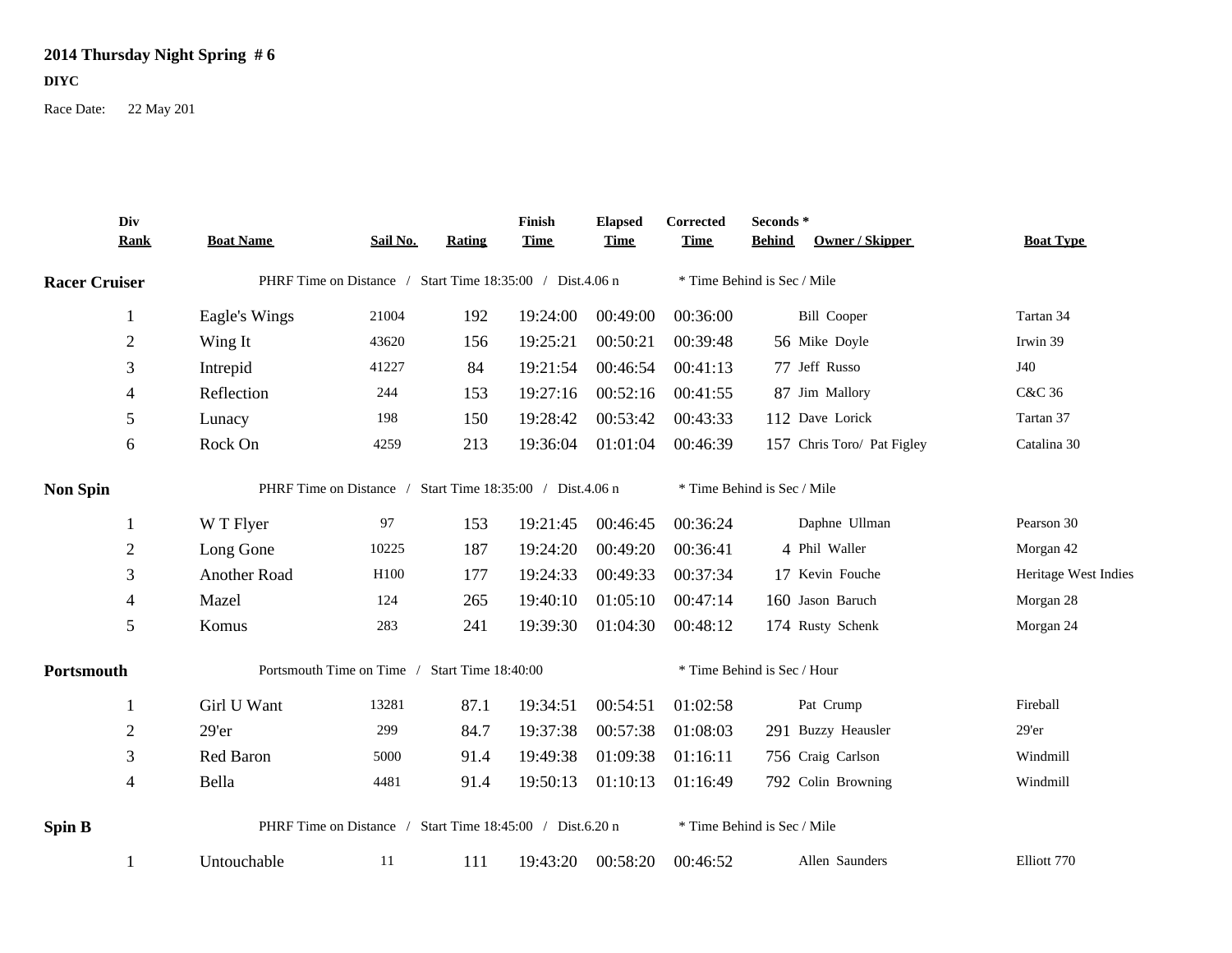|                  | $\overline{2}$ | Mal de Mer            | 747                                                       | 156 | 19:49:13 | 01:04:13                   | 00:48:06 | 12 Richard Karran                            | Wavelength 24      |
|------------------|----------------|-----------------------|-----------------------------------------------------------|-----|----------|----------------------------|----------|----------------------------------------------|--------------------|
|                  | 3              | Junior                | 41186                                                     | 123 | 19:46:19 | 01:01:19                   | 00:48:36 | 17 Frank Selph Jr                            | J27                |
|                  | 4              | Privateer             | 282                                                       | 132 | 19:47:28 | 01:02:28                   | 00:48:50 | 19 Chris Jones                               | S <sub>2</sub> 9.1 |
|                  | 5              | Whirligig             | 82                                                        | 141 | 19:49:49 | 01:04:49                   | 00:50:15 | 33 Charlie Cushing                           | Ulitimate 20       |
|                  | 6              | Tenacity              | 241                                                       | 132 | 19:49:05 | 01:04:05                   | 00:50:27 | 35 Ken Hardy                                 | Laser 28           |
|                  | 7              | Dr Bligh              | 30                                                        | 132 | 19:50:00 | 01:05:00                   | 00:51:22 | 44 Mike Maher                                | S <sub>2</sub> 9.1 |
|                  | $\,8\,$        | Cat's Meow            | 2                                                         | 150 | 19:53:27 | 01:08:27                   | 00:52:57 | 59 Jeff Sinicki                              | Jeanneau 11.2      |
|                  | 9              | Meltimi               | 40787                                                     | 132 | 19:51:40 | 01:06:40                   | 00:53:02 | 60 Alex Korakis                              | S <sub>2</sub> 9.1 |
|                  | 10             | Boat                  | 57                                                        | 156 | 19:54:49 | 01:09:49                   | 00:53:42 | 66 Larry Willis                              | Wavelengh 24       |
|                  | 11             | Volant II             | 99                                                        | 174 | 19:56:57 | 01:11:57                   | 00:53:58 | 69 John Gifford                              | J22                |
|                  | 12             | Forerunner            | 23656                                                     | 132 | 19:52:42 | 01:07:42                   | 00:54:04 | 70 Tim Ruman/ Frank Selph                    | <b>J30</b>         |
|                  | 13             | 88                    | 88                                                        | 111 | 19:54:55 | 01:09:55                   | 00:58:27 | 112 David Ciesla                             | J70                |
| <b>OCS</b>       | 15             | Touch 2 Play          | 482                                                       | 111 | 19:31:46 |                            |          | Martin Kullman                               | J70                |
| <b>Melges 24</b> |                |                       | PHRF Time on Distance / Start Time 18:45:00 / Dist.6.20 n |     |          |                            |          | $\hspace{0.1mm}^*$ Time Behind is Sec / Mile |                    |
|                  | 1              | Whiplash              | 27                                                        | 75  | 19:42:43 | 00:57:43                   | 00:49:58 | David Clement                                | Melges 24          |
|                  | $\overline{c}$ | Rogue                 | 457                                                       | 75  | 19:43:40 | 00:58:40                   | 00:50:55 | 9 Bob Kroetsch                               | Melges 24          |
|                  | 3              | Wicked Witch          | 719                                                       | 75  | 19:43:54 | 00:58:54                   | 00:51:09 | 11 Joe Blouin                                | Melges 24          |
|                  | $\overline{4}$ | Carmelita             | 119                                                       | 75  | 19:45:53 | 01:00:53                   | 00:53:08 | 31 J.A. Booker                               | Melges 24          |
| J24              |                |                       | PHRF Time on Distance / Start Time 18:50:00 / Dist.6.20 n |     |          |                            |          | * Time Behind is Sec / Mile                  |                    |
|                  | 1              | Sabotage              | 1858                                                      | 171 | 19:53:44 | 01:03:44                   | 00:46:04 | Nate Vilardebo                               | J24                |
|                  | $\overline{c}$ | <b>Spoony Tactics</b> | 2264                                                      | 171 | 19:54:13 | 01:04:13                   | 00:46:33 | 5 Todd & Genoa Fedyszyn                      | <b>J24</b>         |
|                  | $\mathfrak{Z}$ | <b>USA 3223</b>       | 3223                                                      | 171 | 19:55:38 | 01:05:38                   | 00:47:58 | 18 Darby Smith                               | <b>J24</b>         |
|                  | 4              | <b>SNF</b>            | 4190                                                      | 171 | 19:56:03 | 01:06:03                   | 00:48:23 | 22 Kat & Brian Malone                        | <b>J24</b>         |
|                  | 5              | Ragged Edge           | 154                                                       | 171 | 19:56:37 | 01:06:37                   | 00:48:57 | 28 Dan Kresge                                | J24                |
|                  | 6              | Rabble Rouser         | 292                                                       | 171 | 19:57:12 | 01:07:12                   | 00:49:32 | 34 Scott MacGregor                           | J24                |
|                  | $\tau$         | Long Shot             | 2917                                                      | 171 |          | 20:00:43 01:10:43 00:53:03 |          | 68 John Poulson                              | J24                |
| <b>DNF</b>       | 9              | Irish                 | 249                                                       | 171 |          |                            |          | Michael Horan                                | $\rm J24$          |
| Spin A           |                |                       | PHRF Time on Distance / Start Time 18:55:00 / Dist.6.20 n |     |          |                            |          | * Time Behind is Sec / Mile                  |                    |
|                  |                | Where U Kats At       | 43841                                                     | 93  | 19:52:22 | 00:57:22                   | 00:47:45 | Jamie Myers                                  | Carrera 290        |